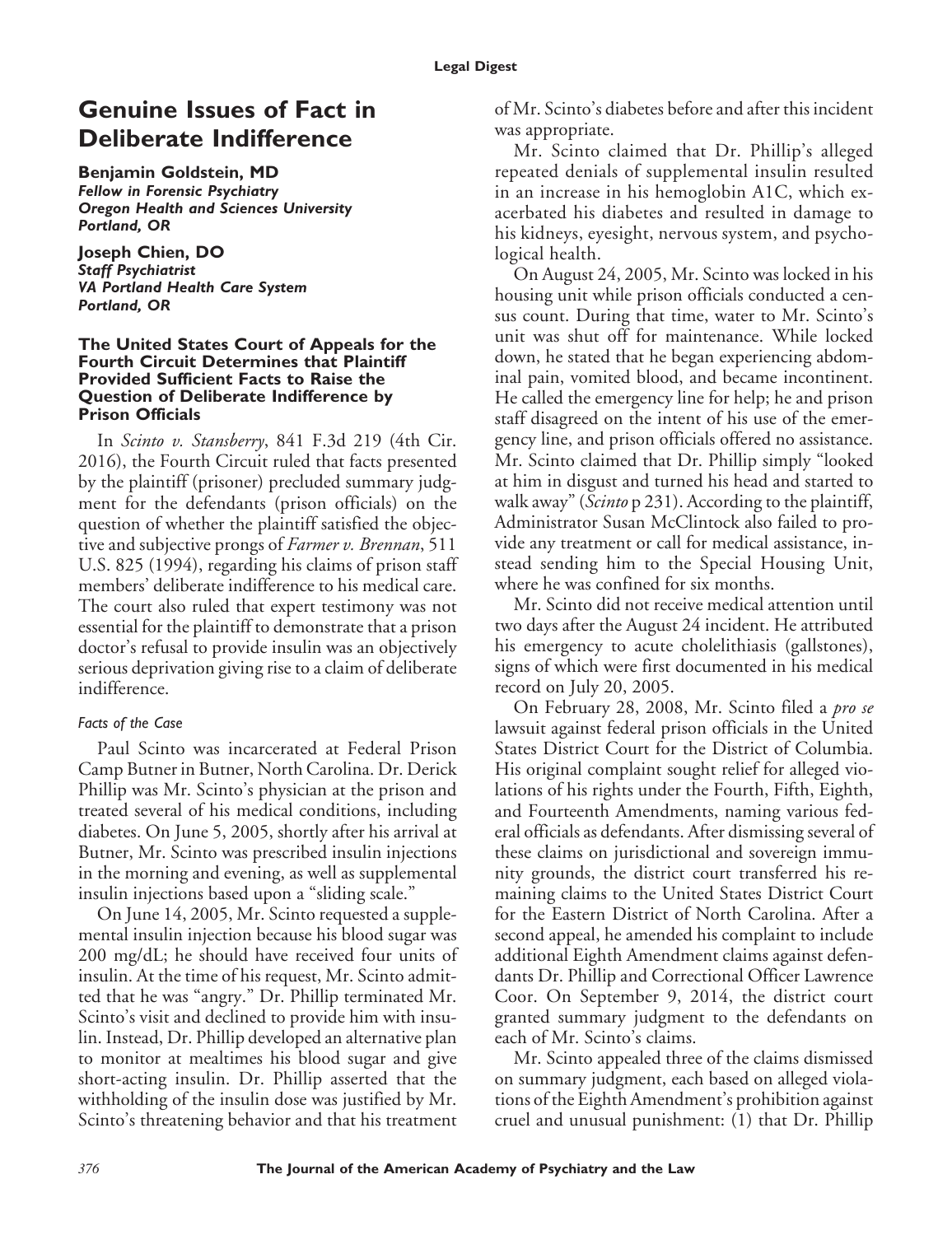denied him insulin to treat his diabetes; (2) that Dr. Phillip and Administrator McClintock failed to provide aid in a medical emergency; and (3) that Warden Patricia Stansberry failed to provide a diabetic diet during Mr. Scinto's incarceration in the Special Housing Unit. He claimed that the prison officials' deliberate indifference to his medical needs violated the Eighth Amendment per *Estelle v. Gamble*, 429 U.S. 97 (1976) and *Farmer*.

### *Ruling and Reasoning*

The United States Court of Appeals for the Fourth Circuit reversed the district court's disposition of the two Eighth Amendment claims against Dr. Phillip and Administrator McClintock, but affirmed as to the claim against Warden Stansberry. There were genuine points of fact that precluded summary judgment as to medical claims.

The court stated that prisoners alleging Eighth Amendment violations for deliberate indifference to their medical needs must satisfy the Supreme Court's two-prong test from *Farmer*: (1) that the deprivation of care was objectively sufficiently serious and (2) that the official(s) acted subjectively with a sufficiently culpable state of mind. Here, the court stated that Mr. Scinto provided sufficient evidence that he had a serious medical condition and that Dr. Phillip's failure to provide him with insulin could be interpreted as an extreme deprivation that resulted in significant physical or emotional injury. The court noted that Dr. Phillip admitted to refusing supplemental insulin, which alone might be sufficient to fulfill the objective prong. In addition, the court of appeals reasoned that Dr. Phillip's awareness of Mr. Scinto's medical condition and blood sugar level at the time of the refusal inferred an understanding that failure to provide insulin could result in a risk of serious harm. On these bases, the plaintiff raised genuine questions of material fact, thus precluding disposition of the issues on summary judgment.

The appeals court also disagreed with the lower court's reasoning in granting a summary judgment to defendants because the plaintiff did not provide expert testimony on the allegation that the missed insulin dose caused substantial harm to the patient's health. Citing the Federal Rules of Evidence, the appeals court noted that expert testimony is permissible when it helps the trier of fact understand a point, but not a requirement. Where laypersons are capable of understanding the facts and drawing logical conclusions, expert testimony is not needed. The court found that a jury is capable of understanding, without expert testimony, the risks of failing to give insulin to a person with diabetes.

Regarding the refusal to provide a diabetic diet, the Fourth Circuit affirmed the district court's decision, reasoning that Mr. Scinto failed to raise a genuine dispute of material fact regarding whether the lack of a diabetic diet was a sufficiently serious deprivation.

#### *Discussion*

The central question of this case is the refusal of medical care in prison as cruel and unusual punishment. The facts of this case echo those in *Estelle v. Gamble*. In that case, Mr. Gamble injured his back while in prison. Despite seeing the prison doctor on multiple occasions, he argued that the failure to obtain an x-ray of his spine constituted deliberate indifference. The Supreme Court ruled that Mr. Gamble's claims did not constitute deliberate indifference, and that, while the failure to obtain the x-ray may have constituted malpractice, it did not constitute cruel and unusual punishment.

The deliberate-indifference standard established in *Estelle* was further explored in *Farmer*, where the Supreme Court formulated the subjective and objective prongs of deliberate indifference. In *Farmer*, a male-to-female preoperative transsexual was sentenced to federal prison, where she was raped and beaten by a male inmate. She filed a civil suit alleging an Eighth Amendment rights violation against prison officials for being deliberately indifferent to her safety. The Court decided that prison officials may be liable for deliberate indifference only if they were aware of a substantial risk of harm and they disregard this risk by failing to take steps to mitigate it, and that the appropriate test was subjective recklessness.

The Fourth Circuit holdings in this case serve as a reminder to clinicians in correctional settings that, from a nonmedical perspective, any withholding of medical treatment may be interpreted as deliberate indifference. Most physicians would consider the significance of a single missed four-unit dose of insulin to be inconsequential, but the court did not interpret it as such, at least at the summary judgment stage. Although the quality of medical documentation in this case is unknown, one wonders if additional detailed documentation (for example, specifically indi